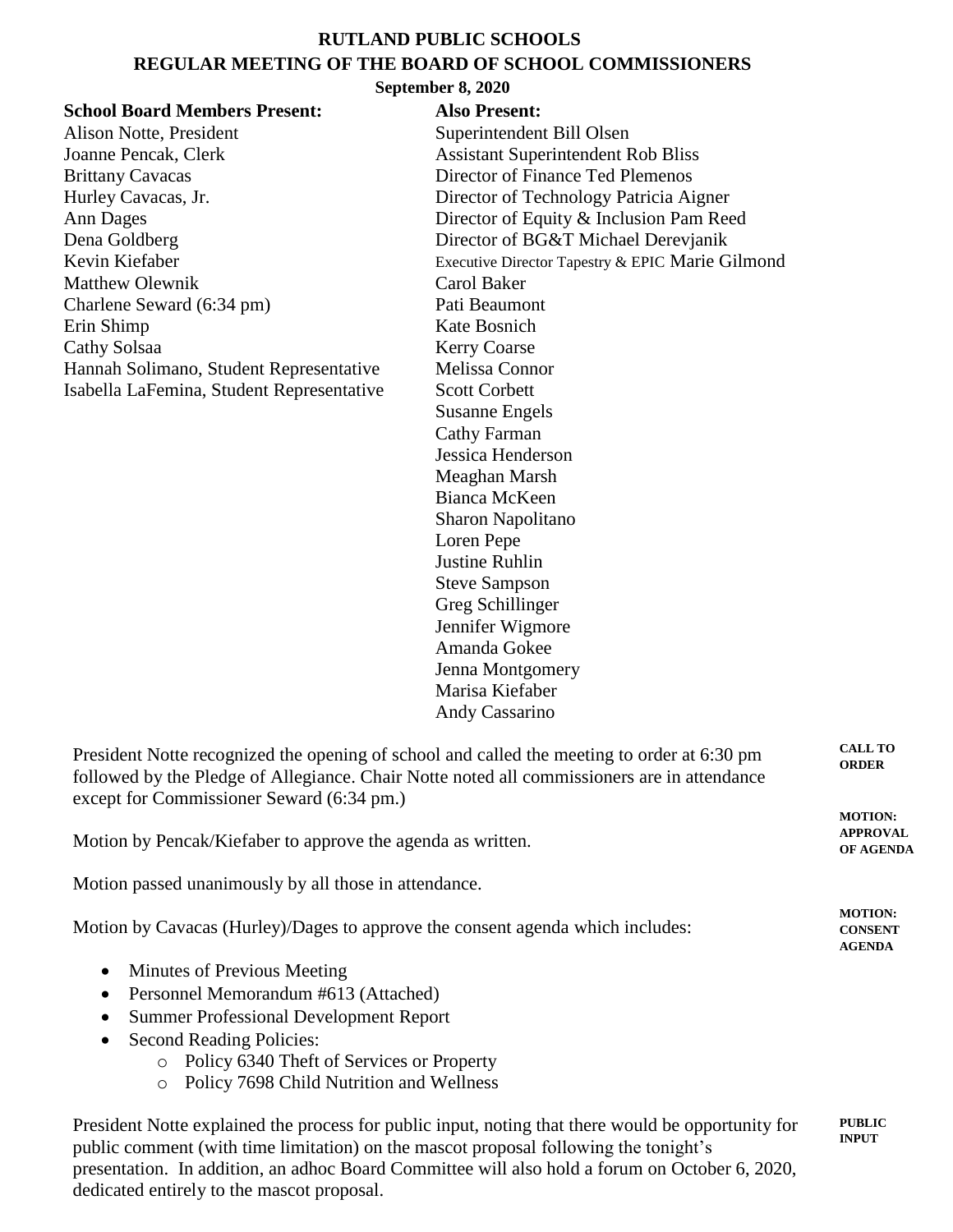Live stream of the meeting was not possible due to technical difficulties. Several attempts were made to reconcile the issue.

Point of Order by Commissioner Cavacas (Hurley) – question of meeting legality due to the inability to stream live. Discussion revolved around requirements for public meetings. President Notte read the March 30, 2020, VSBA Statement which was extended while the State of Emergency is in effect.

Public Input Regarding Items Not on the agenda – None.

President Notte invited Amanda Gokee (RHS Class of 2010) and her team to address the Board regarding their proposal to change the Rutland Mascot. Ms. Gokee thanked the Board for the opportunity for discussion regarding the mascot. She shared her personal experience and goals for the campaign. She introduced Jenna Montgomery (current RHS student) who shared her perspective, Andy Cassarino (RHS Class of 2014) who shared his research on the history of the mascot and Marisa Kiefaber (RHS Class of 2010) who read testimonials of support from the alumni and community members (Harry Chen, MD, Shaina MacLaughlan (Class or 2010), Alex Morgan (Class of 2005), Kate LaBelle, Emily Isabelle and Jerrica Magill.)

President Notte thanked Ms. Gokee and her team for the presentation and information and noted that there will be a meeting dedicated to discussion regarding the mascot on October 6, 2020.

Commissioner Solsaa thanked the group for their presentation, noting that it was well done.

Commissioner Goldberg requested clarification that the October 6, 2020 meeting would include an adhoc committee of the whole Board for a community engagement and further discussion.

President Notte invited public comment to address the Chair, noting that all conversation should be civil, constructive and limited to 90 seconds per individual.

Heather Stevenson (210 Lincoln Avenue), Jacob Powsner, Samantha Cohen, Jill Steigerwald (Colorado), Aaron Epps, Caleb Dundas, Michael O'Brien (Proctor), Marina McCoy (Vermont) and Sarah Allen (East Washington Street) spoke in support of the Change the Mascot Campaign.

Butch Paul (21 Catherine Drive, RHS Class of 1968) spoke in opposition of the Change the Mascot Campaign and questioned who makes the decision. President Notte advised that the issue is under the purview of the Administration and the Board.

Ernest LaGuardia, SRO, noted that he did not need to speak as his question had been answered by President Notte.

President Notte noted the Community Engagement Forum scheduled for October 6, 2020.

School/Program Updates – Student Representatives' Report – Faculty Professional Development at Northeast, Northwest and RMS were highlighted.

Opening of School Report/Highlights – Assistant Superintendent Bliss noted that he and Superintendent Olsen had been in each of the schools and attendance was at 94%. He thanked the community for readiness. Principals provided opening day highlights:

**TECHNICAL ISSUES**

**POINT OF ORDER**

**PUBLIC COMMENT NOT ON AGENDA**

**PROPOSAL TO CHANGE MASCOT**

**STUDENT REPS' REPORT**

**PUBLIC COMMENT**

**OPENING DAY HIGHLIGHTS**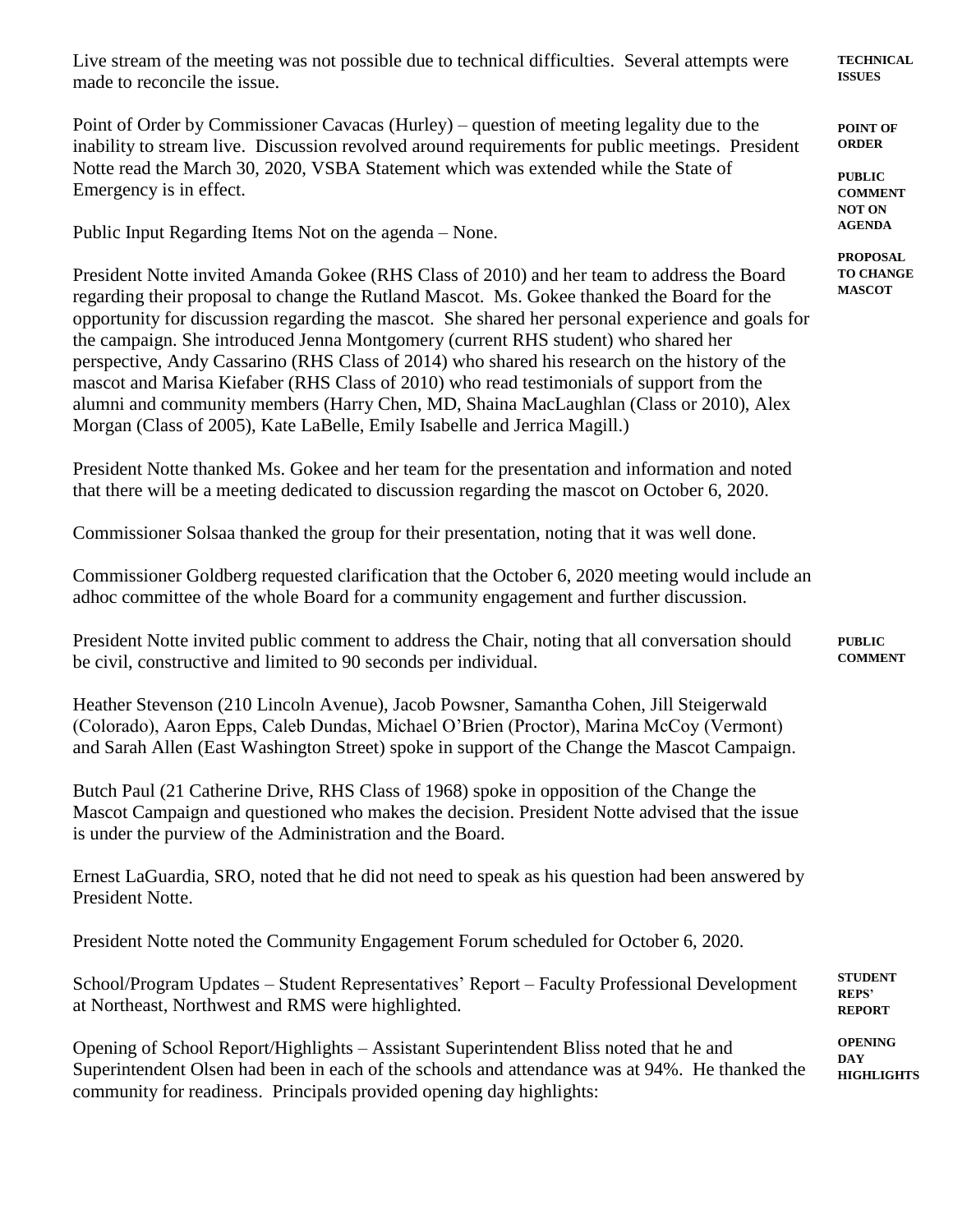• Rutland High School – Greg Schillinger – The Class of 2024 engaged in team building and games with their advisories, toured the building and opened their lockers. The Freshman Integrated Team presented shared expectations for all students. All four grades will be welcomed tomorrow.

**OPENING DAY HIGHLIGHTS CONT.**

- Stafford Technical Center Melissa Connor STC welcomed the Red Team. Student Remote Learning Choice is at 3% (down from 6%.) They welcomed students from 11 partner schools and RHS.
- Rutland Middle School Pati Beaumont RMS held an Opening Day Celebration for in person and remote students which included singing and a poetry reading. Nineteen students were welcomed into the Bridges Program. Students were respectful of health and safety guidelines and demonstrated great collaboration with technology challenges.
- Allen Street Campus Scott Corbett No time was lost with all forward progress. Students are back working in the garden and riding exercise bikes. It was a smooth and happy opening.
- Rutland Intermediate School Kerry Coarse Excitement abounded everywhere. Everyone was patient and kind. Artwork is already up in the halls. Things are good at RIS.
- Northeast Primary School Susanne Engels Great teamwork between school and families at Northeast. The staggered schedule was helpful. Great masks included Batman, other super heros, kitties and hearts. Kids were amazing mask wearers.
- Northwest Primary School Loren Pepe Happy children and staff at Northwest. The new Pierpoint Learning Center is up and running. They are making great use of the outdoor classroom.

Assistant Superintendent Bliss thanked the Board for allowing principals to share opening day highlights.

Central Office Reports – Superintendent Olsen thanked families, staff and students for making opening day work. He recognized the Maintenance Department for their work with cleaning processes. He noted Inservice Days prior to the start of schools which allowed for preparation and included work with Bor Yang, Executive Director of the Vermont Human Rights Commission. He advised that next steps include District Wide work on questions of equity led by Rob Bliss and Pam Reed. He thanked President Notte for attending a VSA leadership meeting with Assistant Superintendent Bliss and himself. He and Director of Finance Ted Plemenos will be attending a VSA leadership meeting for School Business Mangers. Installation of the secondary flagpole has been delayed but work will be completed within the next two weeks.

COVID 19 Expense Related to Compliance – Director of Finance, Ted Plemenos reported that a system was set up by Mary Alma Noonan for tracking extraordinary expense related to COVID 19. There were approximately \$250,000 additional expenses from April – June 2020 related to PPE, cleaning supplies and IT for remote learning (approximately 1.5% of the budget.) The application for relief funds has been submitted and we are hopeful for full reimbursement. The State also asked for an estimate of extraordinary expenses through the first half of the year (anticipated -  $$500,000 - 1.5\%$  of the budget for the same time frame.) We are also hopeful for full reimbursement, but dependent on submissions, if not sufficient the State will prorate.

President Notte asked the board if there were questions regarding Central Office reports and thanked the Administration.

Building committee – Commissioner Shimp reported that the Building Committee met and reviewed new criteria/standards and costs. She thanked Michael Derevjanik and staff and advised that another proposal to expand solar capacity was discussed. A recommendation will be brought to the Board at a later time.

**SUPERINTEN-DENT'S REPORT**

**COVID 19 EXTRA-ORDINARY EXPENSE**

**BUILDING COMMITTEE REPORT**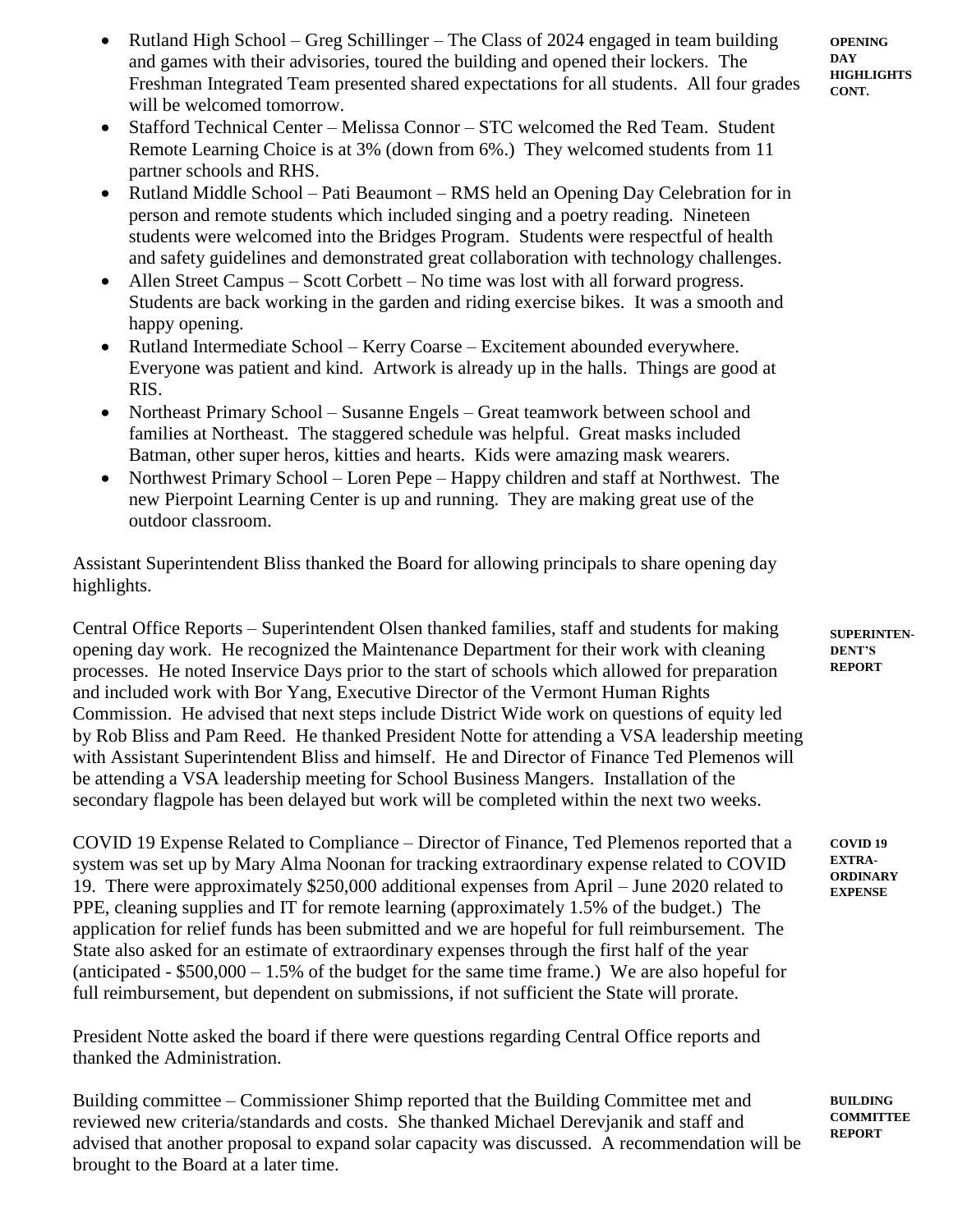| Policy Committee Report – Commissioner Olewnik presented Policies 3140 (to update) and 7700<br>(recommended by the VSBA) for first reading.                                                                                                                                                                                                                                                                                                                                                                                     |                                                                       |  |  |                                                                                                                                                             |
|---------------------------------------------------------------------------------------------------------------------------------------------------------------------------------------------------------------------------------------------------------------------------------------------------------------------------------------------------------------------------------------------------------------------------------------------------------------------------------------------------------------------------------|-----------------------------------------------------------------------|--|--|-------------------------------------------------------------------------------------------------------------------------------------------------------------|
| Motion by Olewnik/Solsaa for:<br>First Reading - Policy 3140 Flagpole Use and Display Policy<br>First Reading – Policy 7700 District Equity Policy –                                                                                                                                                                                                                                                                                                                                                                            |                                                                       |  |  |                                                                                                                                                             |
|                                                                                                                                                                                                                                                                                                                                                                                                                                                                                                                                 |                                                                       |  |  | Commissioner Pencak asked if the policies were reviewed by an attorney. Bill Meub advised on<br>Policy 3140. VSBA attorneys reviewed model for Policy 7700. |
| Motion carried unanimously.                                                                                                                                                                                                                                                                                                                                                                                                                                                                                                     |                                                                       |  |  |                                                                                                                                                             |
| Commissioner Olewnik noted that Patricia Aigner is reviewing an electronics communication<br>policy recommended by the VSBA and new Title 9 requirements will require new policies.                                                                                                                                                                                                                                                                                                                                             |                                                                       |  |  |                                                                                                                                                             |
| Staff Relations Committee Report - Commissioner Goldberg reported a very productive meeting<br>last Tuesday. More details will be discussed later.                                                                                                                                                                                                                                                                                                                                                                              | <b>STAFF</b><br><b>RELATIONS</b><br><b>COMMITTEE</b><br><b>REPORT</b> |  |  |                                                                                                                                                             |
| New and old business – Draft Board Calendar 2020-2021 was distributed to the Board for review.                                                                                                                                                                                                                                                                                                                                                                                                                                  | <b>NEW/OLD</b><br><b>BUSINESS</b>                                     |  |  |                                                                                                                                                             |
| Old Business: none                                                                                                                                                                                                                                                                                                                                                                                                                                                                                                              |                                                                       |  |  |                                                                                                                                                             |
| New Business: none                                                                                                                                                                                                                                                                                                                                                                                                                                                                                                              |                                                                       |  |  |                                                                                                                                                             |
| Motion by Pencak/Cavacas (Brittany) at 8:06 pm that the Rutland City Board of School<br>Commissioners enter into an executive session with Superintendent Olsen, Assistant<br>Superintendent Bliss, Director of Finance Ted Plemenos and Bill Meub, Esq. for the purposes of<br>obtaining confidential attorney/client communications made for the purpose of providing<br>professional legal services to the District the general public knowledge of it which would clearly<br>place the Board at a substantial disadvantage. | <b>MOTION:</b><br><b>EXECUTIVE</b><br><b>SESSION</b>                  |  |  |                                                                                                                                                             |
| Motion passed unanimously.                                                                                                                                                                                                                                                                                                                                                                                                                                                                                                      | <b>OUT OF</b><br><b>EXECUITVE</b>                                     |  |  |                                                                                                                                                             |
| The Board came out of executive session at 9:05 pm.                                                                                                                                                                                                                                                                                                                                                                                                                                                                             |                                                                       |  |  |                                                                                                                                                             |
| Motion by Shimp/Cavacas (Hurley) to accept the Building Committee's recommendation not to<br>pursue the solar proposal.                                                                                                                                                                                                                                                                                                                                                                                                         | <b>MOTION:</b><br><b>SOLAR</b><br><b>PROPOSAL</b>                     |  |  |                                                                                                                                                             |
| Motion passed unanimously.                                                                                                                                                                                                                                                                                                                                                                                                                                                                                                      |                                                                       |  |  |                                                                                                                                                             |
| Motion by Cavacas (Hurley)/Seward to adjourn at 9:07 pm.                                                                                                                                                                                                                                                                                                                                                                                                                                                                        | <b>ADJOURN</b>                                                        |  |  |                                                                                                                                                             |
| Passed.                                                                                                                                                                                                                                                                                                                                                                                                                                                                                                                         |                                                                       |  |  |                                                                                                                                                             |
| Respectfully Submitted,                                                                                                                                                                                                                                                                                                                                                                                                                                                                                                         |                                                                       |  |  |                                                                                                                                                             |
| Betty Kapitan, Recording Secretary                                                                                                                                                                                                                                                                                                                                                                                                                                                                                              |                                                                       |  |  |                                                                                                                                                             |